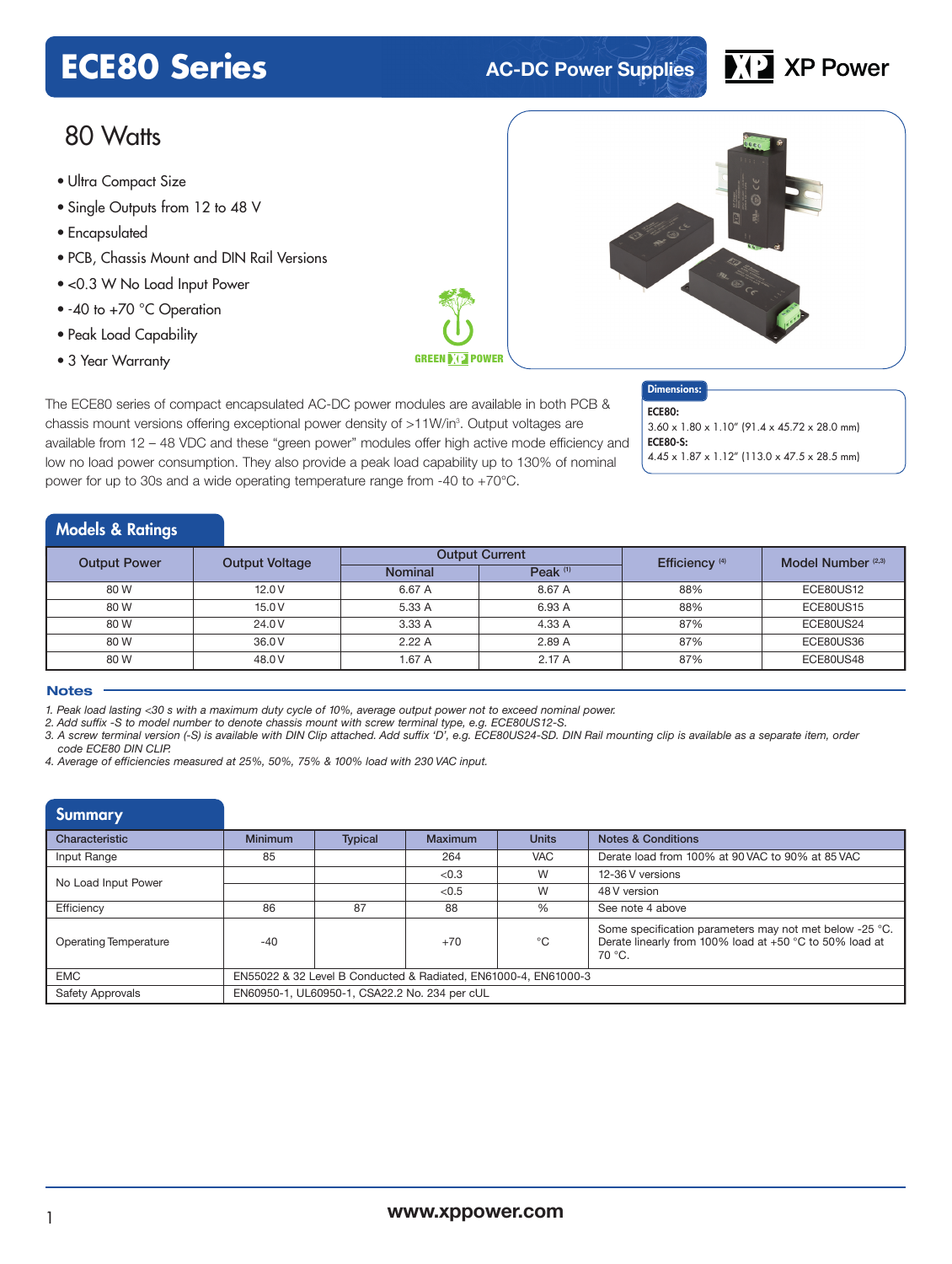# **ECE80 Series**



Input

| Characteristic            | <b>Minimum</b>                | <b>Typical</b> | <b>Maximum</b> | <b>Units</b> | Notes & Conditions                               |
|---------------------------|-------------------------------|----------------|----------------|--------------|--------------------------------------------------|
| Input Voltage - Operating | 85                            |                | 264            | <b>VAC</b>   | Derate load from 100% at 90 VAC to 90% at 85 VAC |
| Input Frequency           | 47                            |                | 63             | Hz           |                                                  |
| Power Factor              |                               |                |                |              | EN61000-3-2 class A compliant                    |
| Input Current             |                               | 1.4/0.87       |                | A rms        | At 115/230 VAC                                   |
| No Load Input Power       |                               |                | 0.3            | W            | 12-36 V versions                                 |
|                           |                               |                | 0.5            | W            | 48 V version                                     |
| Inrush Current            |                               | 60/120         |                | Α            | 115/230 VAC cold start at 25 °C                  |
| Earth Leakage Current     |                               |                |                |              | Class II construction no earth                   |
| Input Protection          | Internal T3.15 A/250 VAC fuse |                |                |              |                                                  |

| <b>Output</b>                   |                |                |                |               |                                                                 |
|---------------------------------|----------------|----------------|----------------|---------------|-----------------------------------------------------------------|
| Characteristic                  | <b>Minimum</b> | <b>Typical</b> | <b>Maximum</b> | <b>Units</b>  | <b>Notes &amp; Conditions</b>                                   |
| Output Voltage                  | 12             |                | 48             | <b>VDC</b>    | See Models and Ratings table                                    |
| Initial Set Accuracy            |                |                |                | $\%$          | At 100% load                                                    |
| Minimum Load                    | 0              |                |                | A             | No minimum load required                                        |
| Start Up Delay                  |                |                | 0.6            | s             |                                                                 |
| Start Up Rise Time              |                |                | 30             | ms            |                                                                 |
| Hold Up Time                    | 8.4            | 15             |                | ms            | At full load and 115 VAC                                        |
| Line Regulation                 |                |                | ±0.5           | $\%$          |                                                                 |
| Load Regulation                 |                |                | ±1             | %             |                                                                 |
| <b>Transient Response</b>       |                |                | $\overline{4}$ | $\frac{0}{6}$ | Recovery within 1% in less than 500 µs<br>for a 25% load change |
| Ripple & Noise                  |                |                | 1/2            | % pk-pk       | For ECE80/ECE80-S, 20 MHz bandwidth                             |
| Overvoltage Protection          | 115            |                | 140            | % Vnom        |                                                                 |
| <b>Overload Protection</b>      | 110            |                | 185            | %             |                                                                 |
| <b>Short Circuit Protection</b> |                |                |                |               | Trip & restart (hiccup mode)                                    |
| <b>Temperature Coefficient</b>  |                |                | 0.02           | $%$ $C$       |                                                                 |

| <b>General</b>             |                |                |                |                           |                               |
|----------------------------|----------------|----------------|----------------|---------------------------|-------------------------------|
| Characteristic             | <b>Minimum</b> | <b>Typical</b> | <b>Maximum</b> | <b>Units</b>              | <b>Notes &amp; Conditions</b> |
| Efficiency                 | 86             | 87             | 88             | %                         | See Models & Ratings table    |
| <b>Isolation</b>           | 3000           |                |                | <b>VAC</b>                | Input to Output               |
| <b>Switching Frequency</b> |                | 65             |                | kHz                       |                               |
| Power Density              |                |                | 11.2           | W/in3                     |                               |
| Mean Time Between Failure  |                | >300           |                | kHrs                      | MIL-HDBK-217F, +25 °C GB      |
| Weight                     |                | 0.57(260)      |                | $\mathsf{lb}(\mathsf{g})$ | ECE80                         |
|                            |                | 0.62(280)      |                | $\mathsf{lb}(\mathsf{g})$ | ECE80-S                       |

| <b>Environmental</b>         |                                                         |                |                |              |                                                                                                                           |  |
|------------------------------|---------------------------------------------------------|----------------|----------------|--------------|---------------------------------------------------------------------------------------------------------------------------|--|
| Characteristic               | <b>Minimum</b>                                          | <b>Typical</b> | <b>Maximum</b> | <b>Units</b> | <b>Notes &amp; Conditions</b>                                                                                             |  |
| <b>Operating Temperature</b> | $-40$                                                   |                | $+70$          | °C           | Some specification parameters may not met below -25 °C.<br>Derate linearly from 100% load at +50 °C to 50% load at 70 °C. |  |
| Storage Temperature          | $-40$                                                   |                | $+85$          | °C           |                                                                                                                           |  |
| Cooling                      |                                                         |                |                |              | Convection-cooled                                                                                                         |  |
| Humidity                     |                                                         |                | 95             | %RH          | Non-condensing                                                                                                            |  |
| <b>Operating Altitude</b>    |                                                         |                | 5000           | m            |                                                                                                                           |  |
| Vibration                    | 2 g, 10 Hz to 500 Hz, 10 mins/cycle, 60 mins each cycle |                |                |              |                                                                                                                           |  |